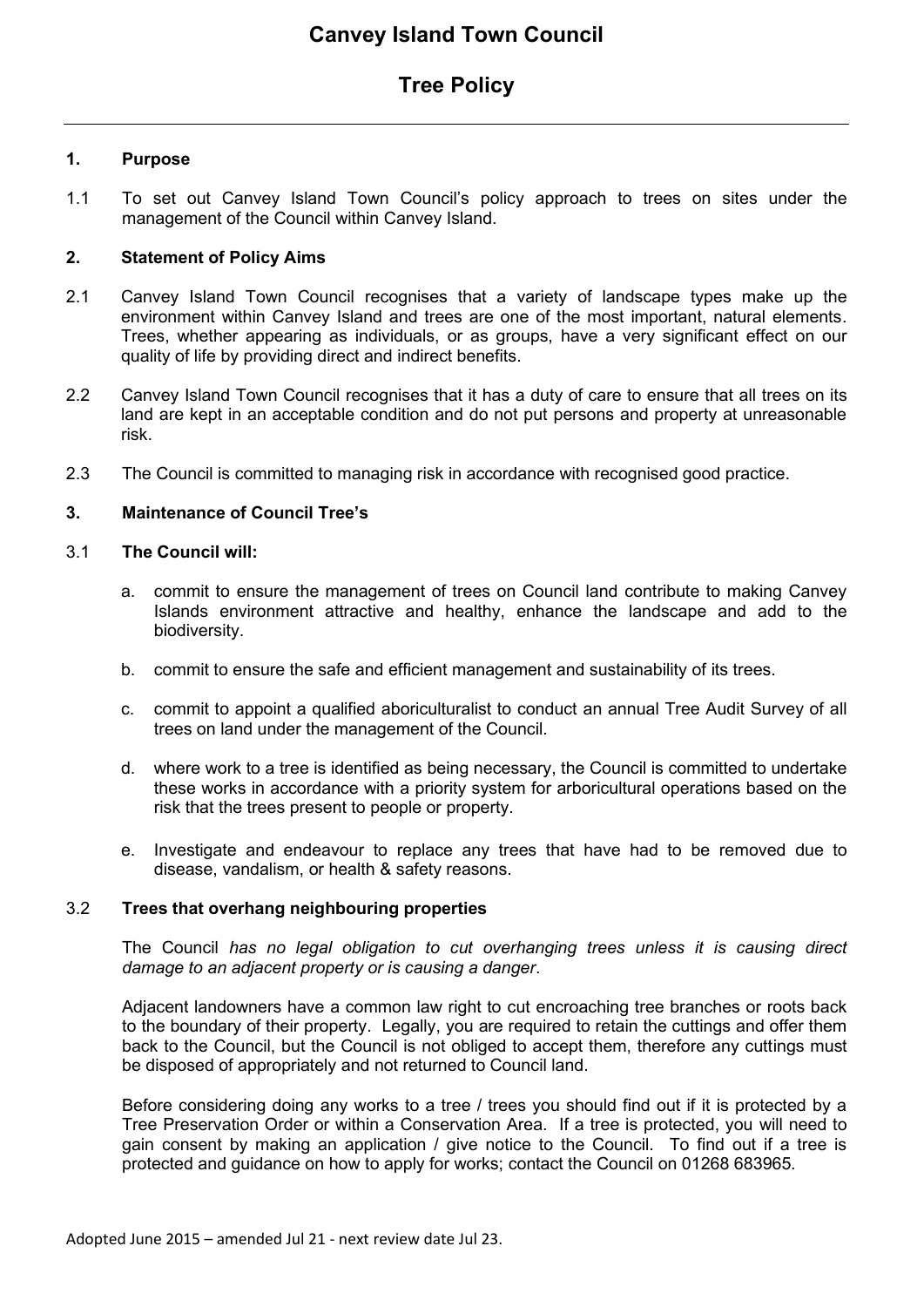#### 3.3 **Pruning trees to remove or reduce leaf fall or remove fallen leaves from private property.**

*The Council will not prune trees to remove or reduce leaf fall*. The loss of leaves from trees in the autumn is part of the natural cycle and cannot be avoided by pruning.

Maintenance of gutters is the responsibility of the landowner, and the Council is not obliged to remove leaves that may have fallen from Council owned trees. Where gutters are regularly blocked by fallen leaves gutter guards may be fitted to provide a low maintenance solution.

#### 3.4 **Pruning trees to remove or reduce pavement obstruction.**

The Council will undertake work to a Council owned tree to maintain a minimum (where reasonably feasible) 2.5 metres height clearance over a footpath associated with a street, road, or highway (3 metres where there are cycling rights). Any works necessary to prevent an obstruction in the width of a footpath associated with the highway due to the presence of a Council owned tree would be considered on a case-by-case basis.

If a privately owned tree is causing an obstruction to a footpath. Essex County Council may enforce powers under the Highways Act to make the owner of the tree remove the obstruction.

### 3.5 **Pruning trees to remove or reduce the release of pollen**

*The Council will not prune or fell a Council owned tree to remove or reduce the release of pollen*, however, where it can be established that the presence of a tree is causing a detriment to the health of a resident, further consideration may be given to the management approach of that tree.

### 3.6 **Pruning trees to maintain clear sight lines at junctions and access points (associated with a street, road, or highway)**

The Council shall prune a council owned tree identified as causing an obstruction to the visibility (sight line) at a road junction or access point (associated with a street, road, or highway)

# 3.7 **Pruning or felling of trees following acts of vandalism**.

The Council shall investigate any reports of vandalism to a Council owned tree and (where reasonably feasible) try to correct any damage.

# 3.8 **Pruning Trees for Light Improvement**

*In law there is no general right to light*. Any right to light would need to be established via a specific grant (rare) or by prescription, which can only occur where the right has been enjoyed uninterruptedly for a minimum of 20-years. Following this, a legal right to light can only be enjoyed in relation to a specific opening (such as a window) in a building; there is no right to light in connection with open land, such as a garden. Further, if these conditions are met then an owner of the building is 'entitled to such access of light as will leave his premises adequately lit for all purposes for which they may reasonably expect to be used.

Where it can be established that the presence of trees is causing a detriment to the health of residents, further consideration will be given to the management approach of trees.

#### 3.9 **Pruning trees to improve Television, Satellite or Radio Reception**

*There is no right to good reception* and in many cases, it is possible to resolve issues of poor reception by finding an engineering solution, however, the Council may consider requests to prune trees to improve reception where all the following conditions are met: